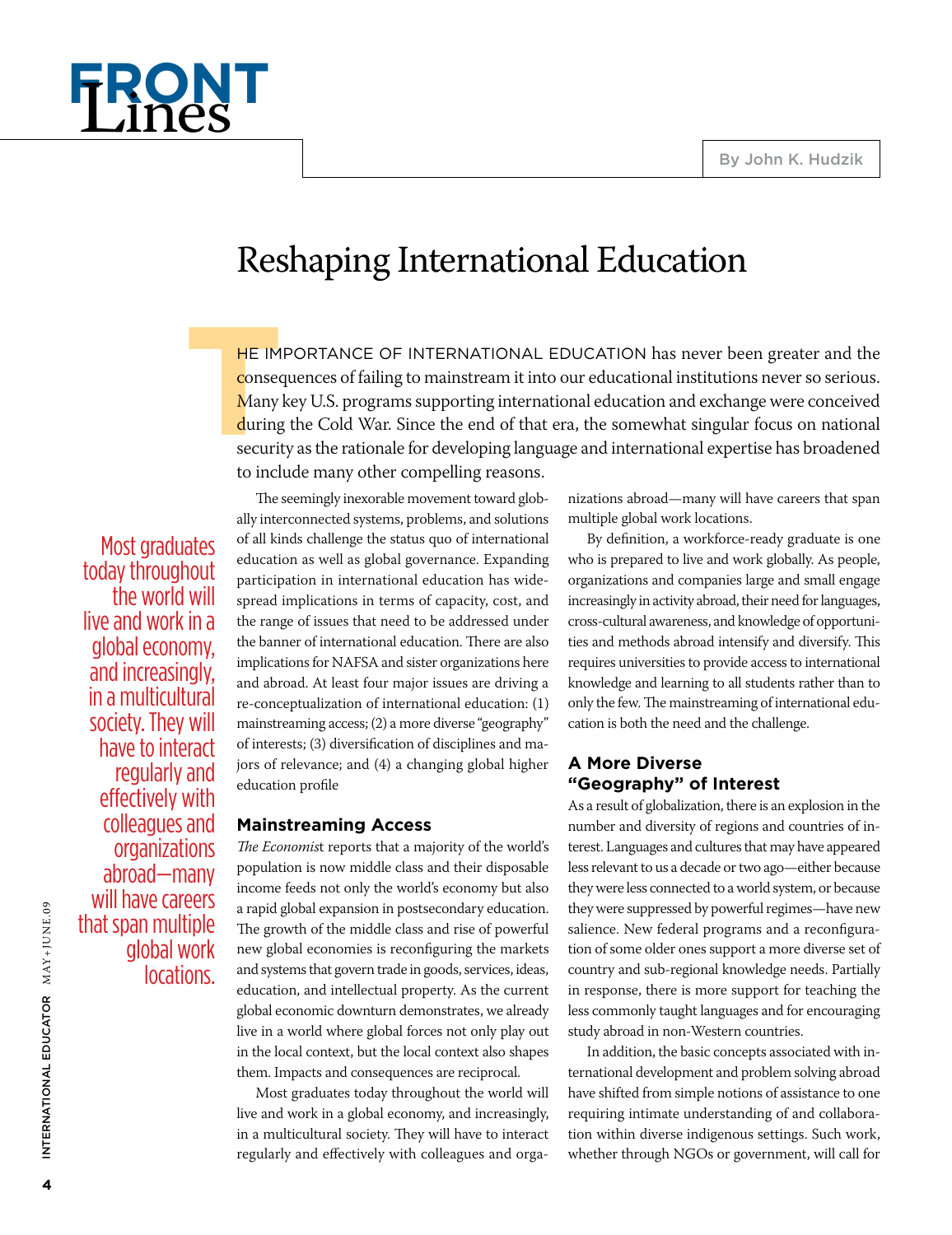a sound foundation of cross-cultural skills and international perspective.

# **Diversifying the Disciplines and Majors of Relevance**

The subject matter of the arts, humanities, languages, and social and behavioral sciences are central to international education. But clean water, lower mortality rates, controlling the spread of communicable disease, widening access to global markets and raw materials, and access to safe food and nutrition require knowledge from professional and applied programs such medicine, business, agriculture, environmental science and policy, education, and telecommunications, to name a few.

The subject matter of international knowledge and perspective must touch students and research in professional majors as well. It is difficult, perhaps impossible, to imagine any discipline or university program that is not shaped by global forces, not able to contribute to global solutions, or better off informed by global perspective.

# **A Changing Global Higher Education Profile**

By 2025 global demand for seats in higher education institutions is projected to double, reaching an annual enrollment of 200 million. Consequently, there will be a very substantial increase in the number and size of higher education institutions globally. Emerging economies will account for a majority of the growth in global capacity and they will define significantly the future global higher education profile.

More of the world's higher education systems will move from elite to more widely accessible models. This growth seems unstoppable although it remains to be seen whether even the current global economic crisis will slow it, or, if so, for long. Worldwide, more students will study at home, take degrees abroad, and incorporate education abroad into their home programs.

International education is a growth industry. There will be a proliferation of alternative higher education structures for international education and exchange: satellite programs, partnering, distance learning, consortia, and others not yet seen. There will be challenges to quality control and standards.

The key outcome of the growth of higher education capacity and the cross-border flow of students is that higher education will become more of a globally traded commodity. The consequences will be similar to those that have impacted other manufacturing and service sectors gone global—including a more competitive environment as well as market imbalances and reactions to increased trade.

Price competition is likely to intensify. As access to ideas, communication, and learning have few boundaries in the Internet age, competitiveness will require rapid innovation in subject matter, pedagogy, and cost control.

With the expansion in higher education worldwide, and more competition, challenges will mount to find adequate numbers of qualified faculty and administrators, possibly leading to a human resources bidding war across borders. Where will the world find a sufficient number of competent faculty and administrators to double capacity in the next 15 years? So, too, protectionist barriers may arise in some sectors related to security, limited capacity, differential pricing for home markets, and there may be "political" limits on the proportion of on-campus seats taken by international students.

# **Universities and International Education in the Global Mix**

The dual challenge of mainstreaming access and widening the array of language and area knowledge offered stretches higher education's capacities, particularly now during a period of budget stress. New money to support international education will be needed, but a majority of the solution will have to come from reallocating existing resources and changing practices.

Rethinking the meaning of international education and the methods to deliver it seem warranted.

The key is integration of international education broadly into curricula and learning, rather than merely adding it on as yet another free-standing institutional responsibility. We must find "twofers" and "threefers." For example, as many already do, we can view the flow of international students to our campuses as not just an educational opportunity for them (or for us to shape the next generation of world leaders), but also as a prime means to internationalize our oncampus living and learning environments. Existing general education curricula can meet their core objectives while simultaneously incorporating significant international and comparative content. Majors don't have to add new courses, but rather incorporate such content into existing coursework. Diversifying models and pedagogy in language learning can increase capacity beyond cost.

Revisioning the nature of partnerships here and abroad becomes an important enabling tool. If each higher education institution can't literally "cover the globe," how are priorities set? Isn't part of the answer to increase collaboration and consortia programming across institutions to share resources and capacities in order to meet the diversity of need? Shouldn't we think not only of domestic partner institutions but also partner institutions abroad?

# **Changes on Campus**

Internationalization is moving from the campus periphery to center stage. Clearly, we see this in the rhetoric of presidents and provosts but also in the work of national higher education organizations developing "model" curricular for internationalization. We see related activity on hundreds of campuses.

In moving to center stage, internationalization affects the majority of faculty and most curricula. It impacts general education, majors, internships, service learning, and field research. A deliberate positioning of education abroad and international students and scholars into these broader campus efforts is needed to avoid their marginalization by more powerful institutional forces (e.g., faculty bodies, institutional definitions of core learning outcomes, and the curriculum generally).